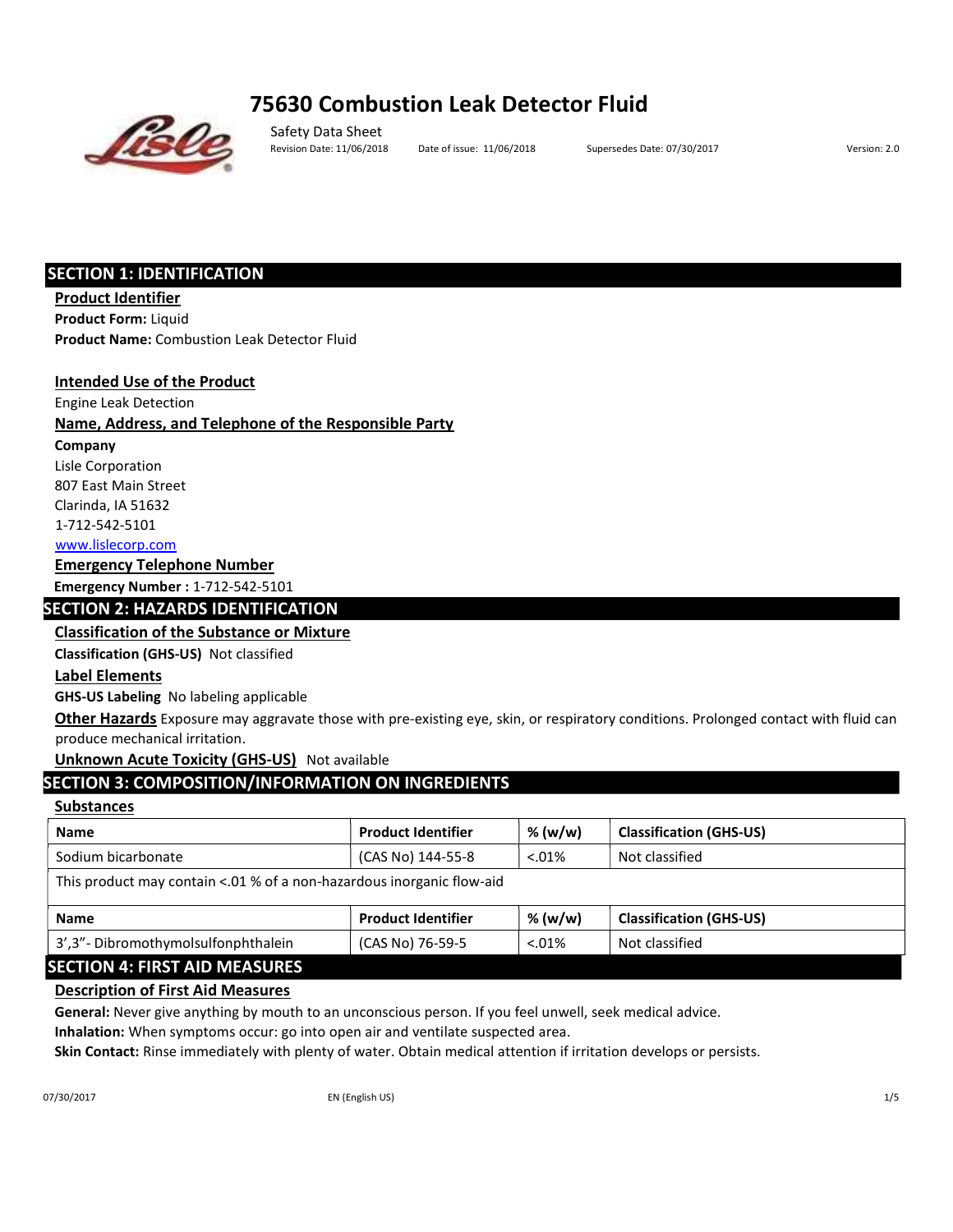Eye Contact: Rinse cautiously with water for at least 15 minutes. Remove contact lenses, if present and easy to do so. Continue rinsing. Obtain medical attention if irritation persists.

Ingestion: Rinse mouth. Do NOT induce vomiting. Seek medical attention if a large amount is swallowed.

## Most Important Symptoms and Effects Both Acute and Delayed

General: None expected under normal conditions of use.

Inhalation: Prolonged inhalation of dust may cause respiratory irritation.

Skin Contact: Skin contact with large amounts of dust may cause mechanical irritation.

Eye Contact: Contact may cause irritation due to mechanical abrasion.

Ingestion: Large doses may produce systemic alkalosis and expansion in extracellular fluid volume with edema. Chronic Symptoms: None expected under normal conditions of use.

## Indication of Any Immediate Medical Attention and Special Treatment Needed

If exposed or concerned, get medical advice and attention.

## SECTION 5: FIRE‐FIGHTING MEASURES

## Extinguishing Media

Suitable Extinguishing Media: Use extinguishing media appropriate for surrounding fire.

Unsuitable Extinguishing Media: For surrounding fire: Use of heavy stream of water may spread fire.

## Special Hazards Arising From the Substance or Mixture

Fire Hazard: NOT FLAMMABLE. Under fire conditions, hazardous fumes will be present. Explosion

Hazard: Product is not explosive.

Reactivity: Hazardous reactions will not occur under normal conditions.

## Advice for Firefighters

Precautionary Measures Fire: Wear self-contained breathing apparatus when entering area unless atmosphere is proved to be safe. Firefighting Instructions: Exercise caution when fighting any chemical fire.

Protection During Firefighting: Do not enter fire area without proper protective equipment, including respiratory protection.

Hazardous Combustion Products: Carbon oxides (CO, CO<sub>2</sub>). Sodium oxides.

Reference to Other Sections Refer to section 9 for flammability properties.

## SECTION 6: ACCIDENTAL RELEASE MEASURES

## Personal Precautions, Protective Equipment and Emergency Procedures

General Measures: Handle in accordance with good industrial hygiene and safety practice. Do not breathe dust or fumes. Avoid skin and eye contact.

## For Non‐Emergency Personnel

Protective Equipment: Use appropriate personal protection equipment (PPE).

Emergency Procedures: Evacuate unnecessary personnel.

## For Emergency Personnel

Protective Equipment: Equip cleanup crew with proper protection.

Emergency Procedures: Ventilate area.

## Environmental Precautions

Prevent entry to sewers and public waters. Avoid release to the environment.

## Methods and Material for Containment and Cleaning Up

For Containment: Contain and collect as any liquid.

Methods for Cleaning Up: Clean up spills immediately and dispose of waste safely. Keep in suitable, closed containers for disposal. Contact competent authorities after a spill.

Reference to Other Sections See heading 8, Exposure

Controls and Personal Protection.

## SECTION 7: HANDLING AND STORAGE

## Precautions for Safe Handling

Additional Hazards When Processed: When heated, material emits irritating fumes.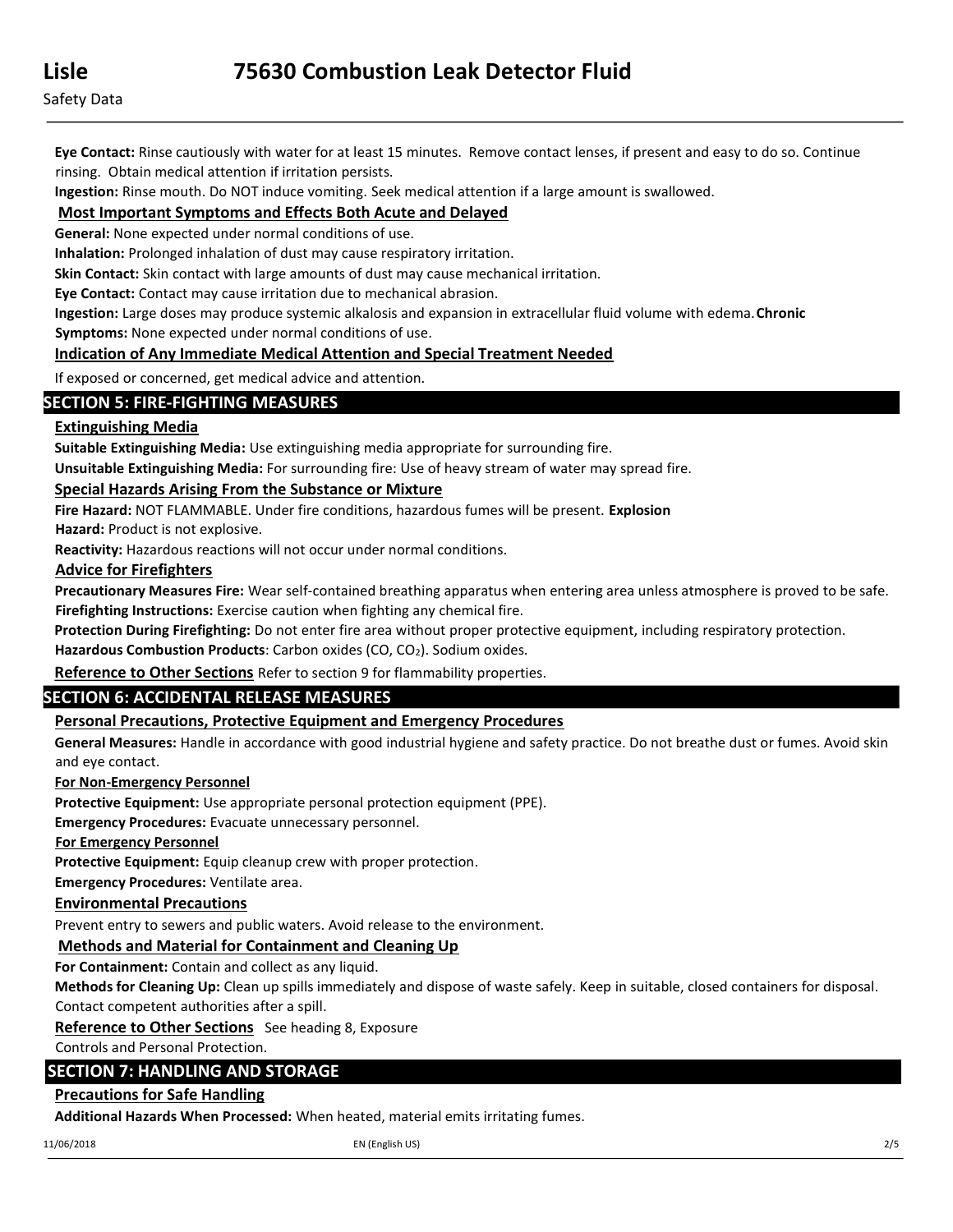Hygiene Measures: Handle in accordance with good industrial hygiene and safety procedures. Wash hands and other exposed areas with mild soap and water before eating, drinking, or smoking and again when leaving work.

## Conditions for Safe Storage, Including Any Incompatibilities

Storage Conditions: Store in a dry, cool and well-ventilated place. Keep container closed when not in use.

Incompatible Materials: Acids. Lime.

Storage Temperature: < 65 °C (150 °F)

Specific End Use(s) Diesel Engine Leak Detection

## SECTION 8: EXPOSURE CONTROLS/PERSONAL PROTECTION

#### Control Parameters

#### Components with workplace control parameters:

Contains no substances with occupational exposure

limits.

#### Exposure Controls

Appropriate Engineering Controls: For occupational/workplace settings: Emergency eye wash fountains and safety showers should be available in the immediate vicinity of any potential exposure. Ensure adequate ventilation, especially in confined areas. Ensure all national/local regulations are observed.

Personal Protective Equipment: For occupational or bulk quantities: Gloves. Safety glasses.



Materials for Protective Clothing: For occupational or bulk quantities: Chemically resistant materials and fabrics.

Hand Protection: For occupational or bulk quantities: Wear chemically resistant protective gloves.

Eye Protection: For occupational or bulk quantities: Chemical goggles or safety glasses.

Respiratory Protection: Respiratory protection is not required. Use a NIOSH-approved respirator or self-contained breathing apparatus whenever exposure may exceed established Occupational Exposure Limits.

Other Information: When using, do not eat, drink or smoke.

## SECTION 9: PHYSICAL AND CHEMICAL PROPERTIES

Information on Basic Physical and Chemical Properties

| <b>Physical State</b>            |                | Liquid        |
|----------------------------------|----------------|---------------|
| Appearance                       |                | Liquid        |
| Odor                             | $\ddot{\cdot}$ | None          |
| <b>Odor Threshold</b>            | ٠              | Not available |
| рH                               |                | Not available |
| <b>Evaporation Rate</b>          |                | Not available |
| <b>Melting Point</b>             |                | Not available |
| <b>Freezing Point</b>            |                | Not available |
| <b>Boiling Point</b>             | ٠              | Not available |
| <b>Flash Point</b>               |                | Not available |
| <b>Auto-ignition Temperature</b> |                | Not available |
| <b>Decomposition Temperature</b> | ٠              | Not available |
| Flammability (solid, gas)        |                | Not available |
| Upper/Lower Flammable Limit      | $\ddot{\cdot}$ | Not available |
| <b>Vapor Pressure</b>            | ٠              | Not available |
| Relative Vapor Density at 20 °C  | :              | $0.998$ g/cm3 |
| Specific gravity / density       |                | Not available |
|                                  |                |               |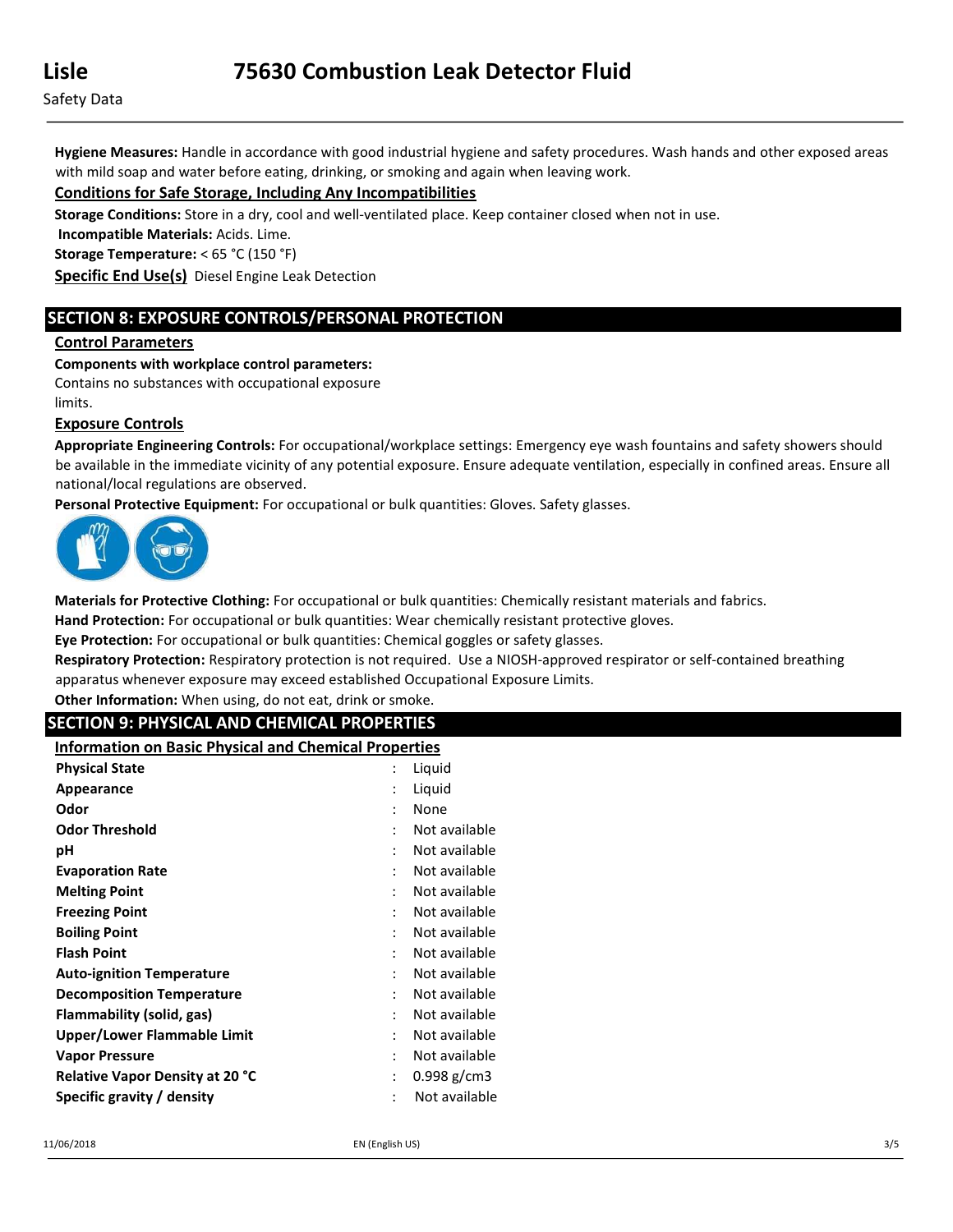| <b>Specific Gravity</b>                                  | Not available                                                         |
|----------------------------------------------------------|-----------------------------------------------------------------------|
| <b>Solubility</b>                                        | Not available                                                         |
| <b>Partition Coefficient: N-octanol/water</b>            | Not available                                                         |
| <b>Viscosity</b>                                         | Not available                                                         |
| <b>Explosion Data - Sensitivity to Mechanical Impact</b> | Not expected to present an explosion hazard due to mechanical impact. |
| <b>Explosion Data - Sensitivity to Static Discharge</b>  | Not expected to present an explosion hazard due to static discharge.  |

# SECTION 10: STABILITY AND REACTIVITY

Reactivity: Hazardous reactions will not occur under normal conditions.

Chemical Stability: Hazardous reactions will not occur under normal conditions.

Possibility of Hazardous Reactions: Hazardous polymerization will not occur.

Conditions to Avoid: No know conditions.

Incompatible Materials: Acids. Lime.

Hazardous Decomposition Products: None known. At high temperature may liberate toxic gases.

## SECTION 11: TOXICOLOGICAL INFORMATION

Information on Toxicological Effects ‐ Product

Acute Toxicity: Not classified

LD50 and LC50 Data:

Skin Corrosion/Irritation: Not classified

Serious Eye Damage/Irritation: Not classified

Respiratory or Skin Sensitization: Not classified

Germ Cell Mutagenicity: Not classified

Teratogenicity: Not classified

Carcinogenicity: Not classified

Specific Target Organ Toxicity (Repeated Exposure): Not classified

Reproductive Toxicity: Not classified

Specific Target Organ Toxicity (Single Exposure): Not classified

Aspiration Hazard: Not classified

Symptoms/Injuries After Inhalation: Prolonged inhalation of vapors may cause respiratory irritation.

Symptoms/Injuries After Skin Contact: Skin contact with large amounts of liquid may cause mechanical irritation.

Symptoms/Injuries After Eye Contact: Contact may cause irritation due to mechanical abrasion.

Symptoms/Injuries After Ingestion: Large doses may produce systemic alkalosis and expansion in extracellular fluid volume with edema.

Chronic Symptoms: None expected under normal conditions of use.

## SECTION 12: ECOLOGICAL INFORMATION

**Toxicity** No additional information available

Persistence and Degradability Not established

Bio accumulative Potential Not established

Mobility in Soil Not available

**Other Adverse Effects Other Information: Avoid** 

release to the environment.

## SECTION 13: DISPOSAL CONSIDERATIONS

Waste Disposal Recommendations: Dispose of waste material in accordance with all local, regional, national, provincial, territorial and international regulations.

## SECTION 14: TRANSPORT INFORMATION

In Accordance with DOT Not regulated for transport In Accordance with IMDG Not regulated for transport